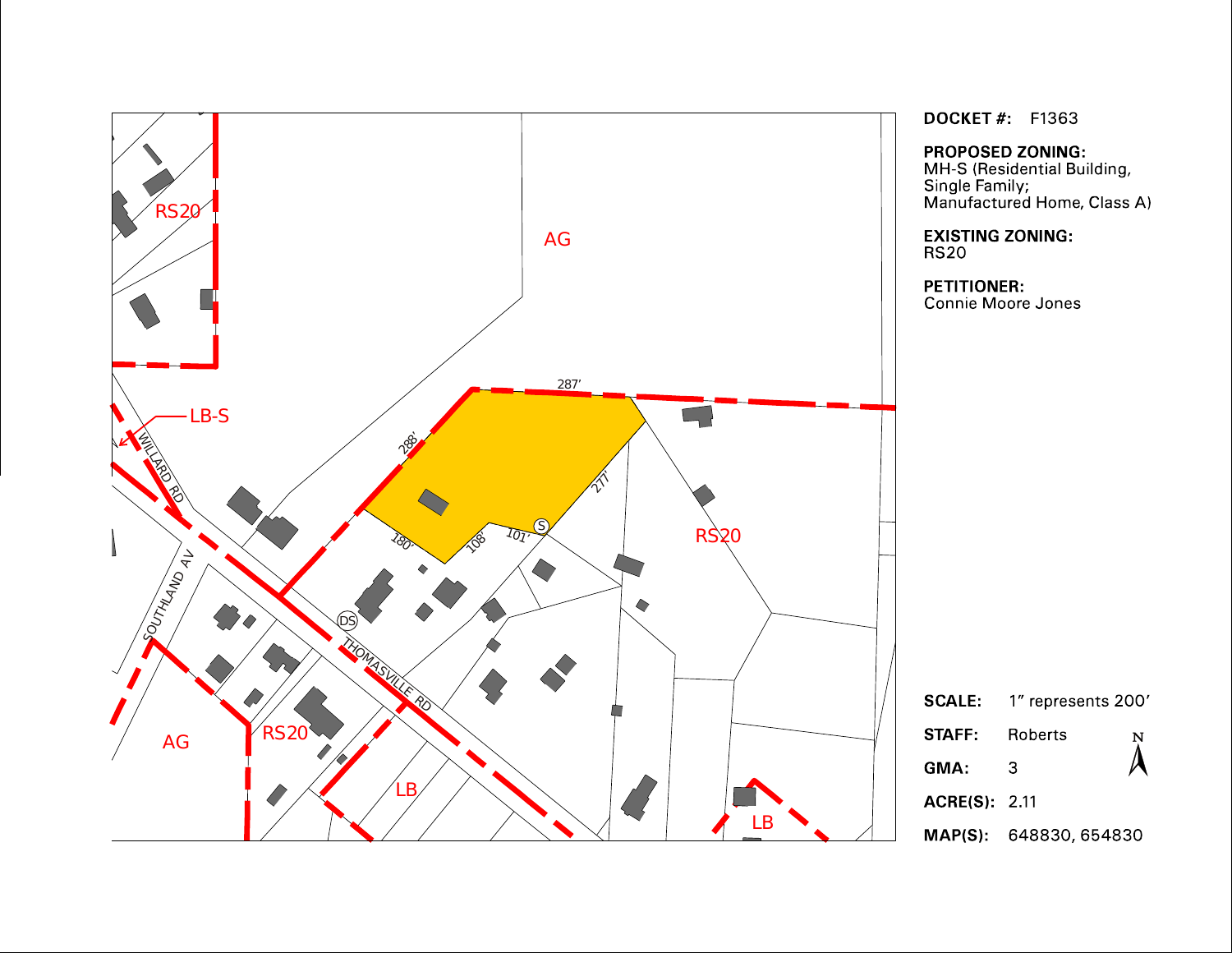April 24, 2002

Connie Moore Jones 4315 Thomasville Road Winston-Salem, NC 27107

RE: ZONING MAP AMENDMENT F-1363

Dear Ms. Jones:

The attached report of the Planning Board to the Forsyth County Board of Commissioners is sent to you at the request of the Commissioners.

When the rezoning is scheduled for public hearing, you will be notified by Jane Cole, Clerk to the County Commissioners, of the date on which the Commissioners will hear this petition.

Sincerely,

A. Paul Norby, AICP Director of Planning

Attachment

pc: Jane Cole, County Manager's Office Paul McGill, 1204 D Reynolda Road, Winston-Salem, NC 27104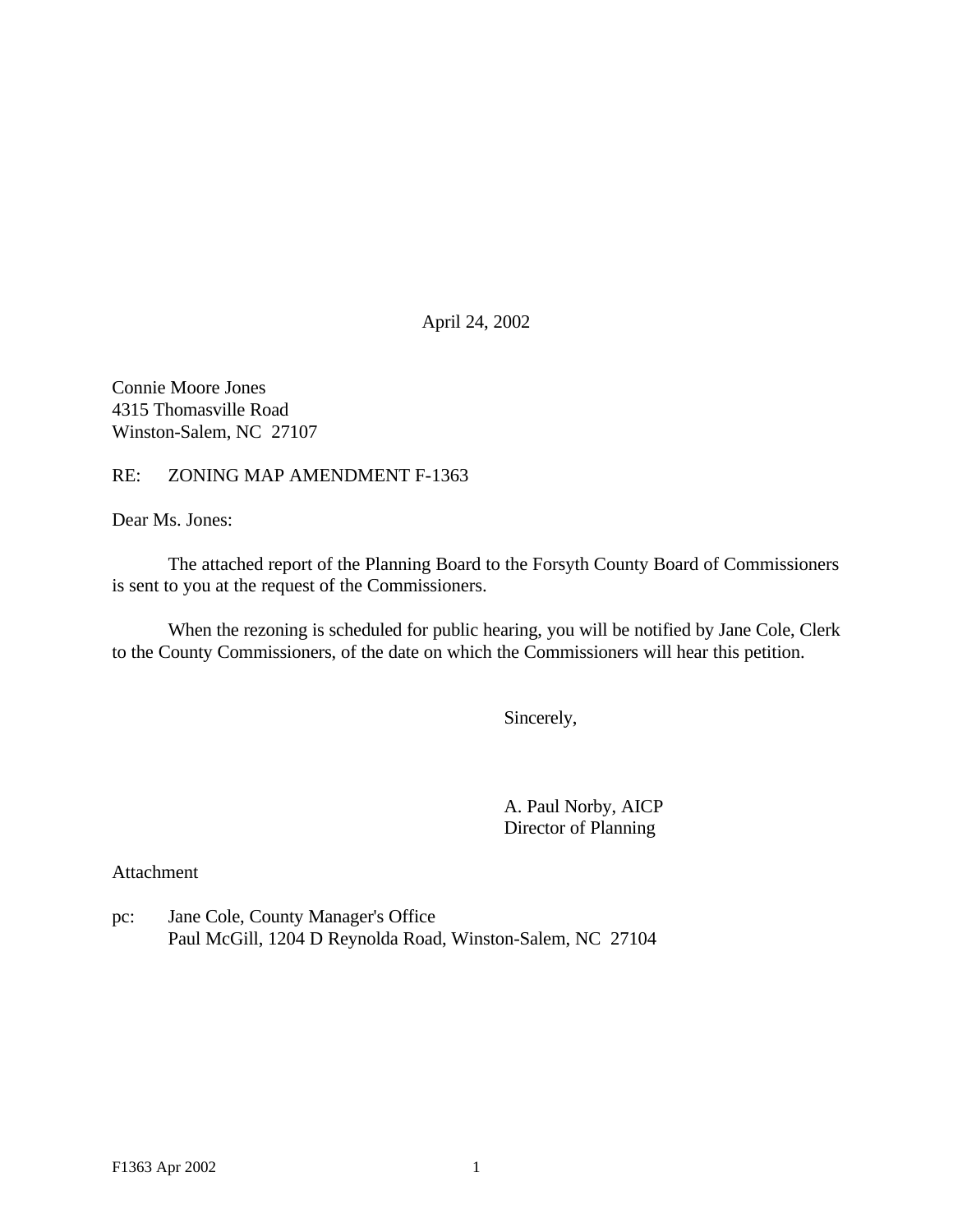# **FORSYTH COUNTY BOARD OF COMMISSIONERS**

# **\_\_\_\_\_\_\_\_\_\_\_\_\_\_\_\_\_**

**MEETING DATE: \_\_\_\_\_\_\_\_\_\_\_\_\_\_\_\_\_\_\_\_\_\_\_\_\_\_\_\_ AGENDA ITEM NUMBER:**

**SUBJECT**:-

Zoning map amendment of Connie Moore Jones

# **COUNTY MANAGER'S RECOMMENDATION OR COMMENTS**:-

# **SUMMARY OF INFORMATION**:-

Zoning map amendment of Connie Moore Jones from RS-20 to MH-S (Residential Building, Single Family; and Manufactured Home, Class A): property is located  $\pm 200$  feet off the northeast side of Thomasville Road southeast of Southland Avenue (Zoning Docket F-1363).

After consideration, the Planning Board recommended approval of the rezoning petition.

| <b>ATTACHMENTS:</b> X YES | NO |       |  |
|---------------------------|----|-------|--|
| <b>SIGNATURE:</b>         |    | DATE: |  |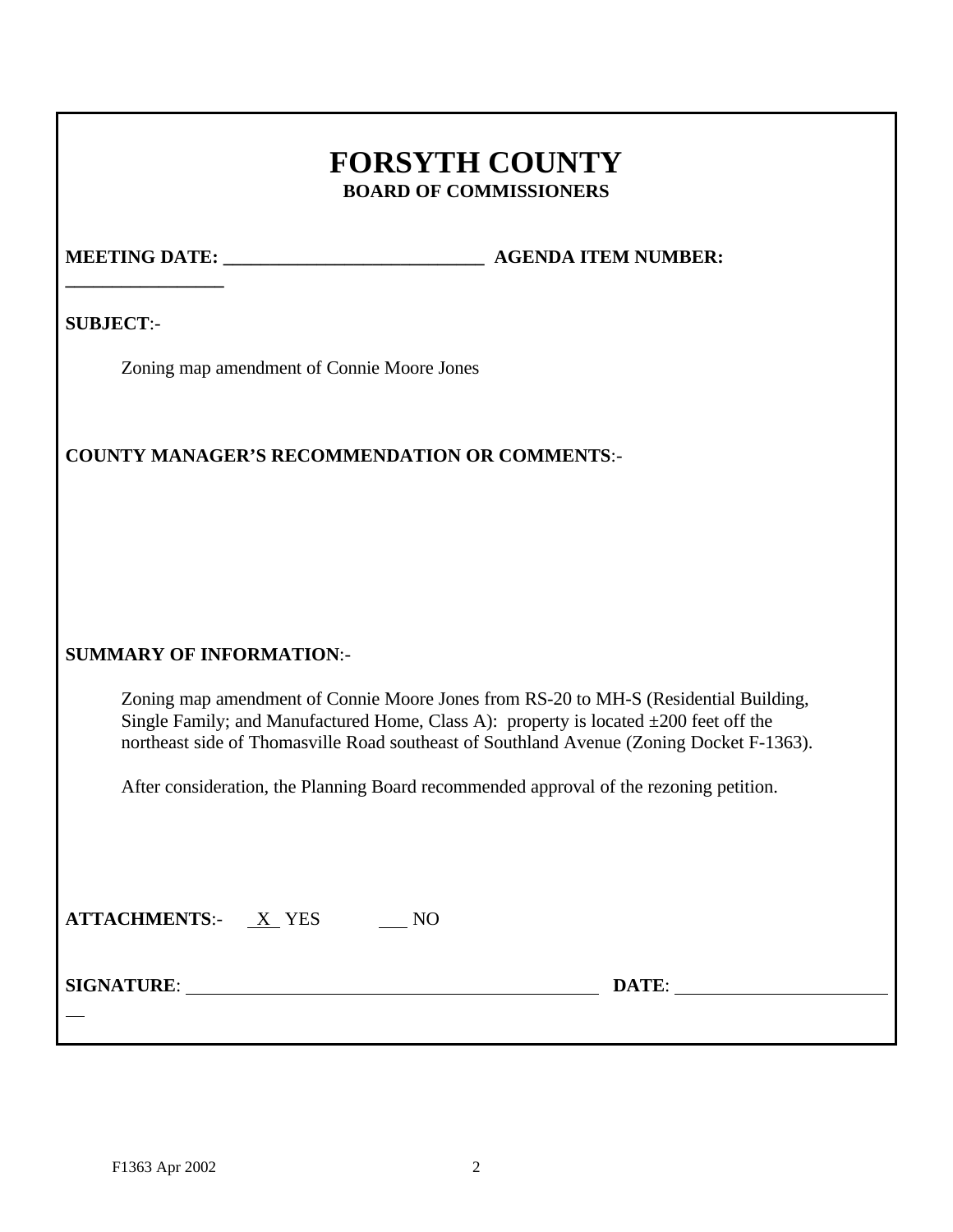COUNTY ORDINANCE - SPECIAL USE

Zoning Petition of Connie Moore Jones, Docket F-1363

AN ORDINANCE AMENDING THE FORSYTH COUNTY ZONING ORDINANCE AND THE OFFICIAL ZONING MAP OF THE COUNTY OF FORSYTH, NORTH CAROLINA

\_\_\_\_\_\_\_\_\_\_\_\_\_\_\_\_\_\_\_\_\_\_\_\_\_\_\_\_\_\_\_\_\_

BE IT ORDAINED by the Board of County Commissioners of the County of Forsyth as follows:

Section 1. The Zoning Ordinance of the *Unified Development Ordinances* of the County of Forsyth, North Carolina, and the Official Zoning Map of the County of Forsyth, North Carolina, are hereby amended by changing from RS-20 to MH-S (Residential Building, Single Family; and Manufactured Home, Class A) the zoning classification of the following described property:

Tax Block 2636, Tax Lot 130A

Section 2. This Ordinance is adopted after approval of the site plan entitled Connie

Moore Jones, and identified as Attachment A of the Special Use District Permit issued by the

Forsyth County Board of Commissioners the \_\_\_\_\_ day of \_\_\_\_\_\_\_\_\_\_\_\_\_\_, 20\_\_\_\_\_ to Connie Moore Jones.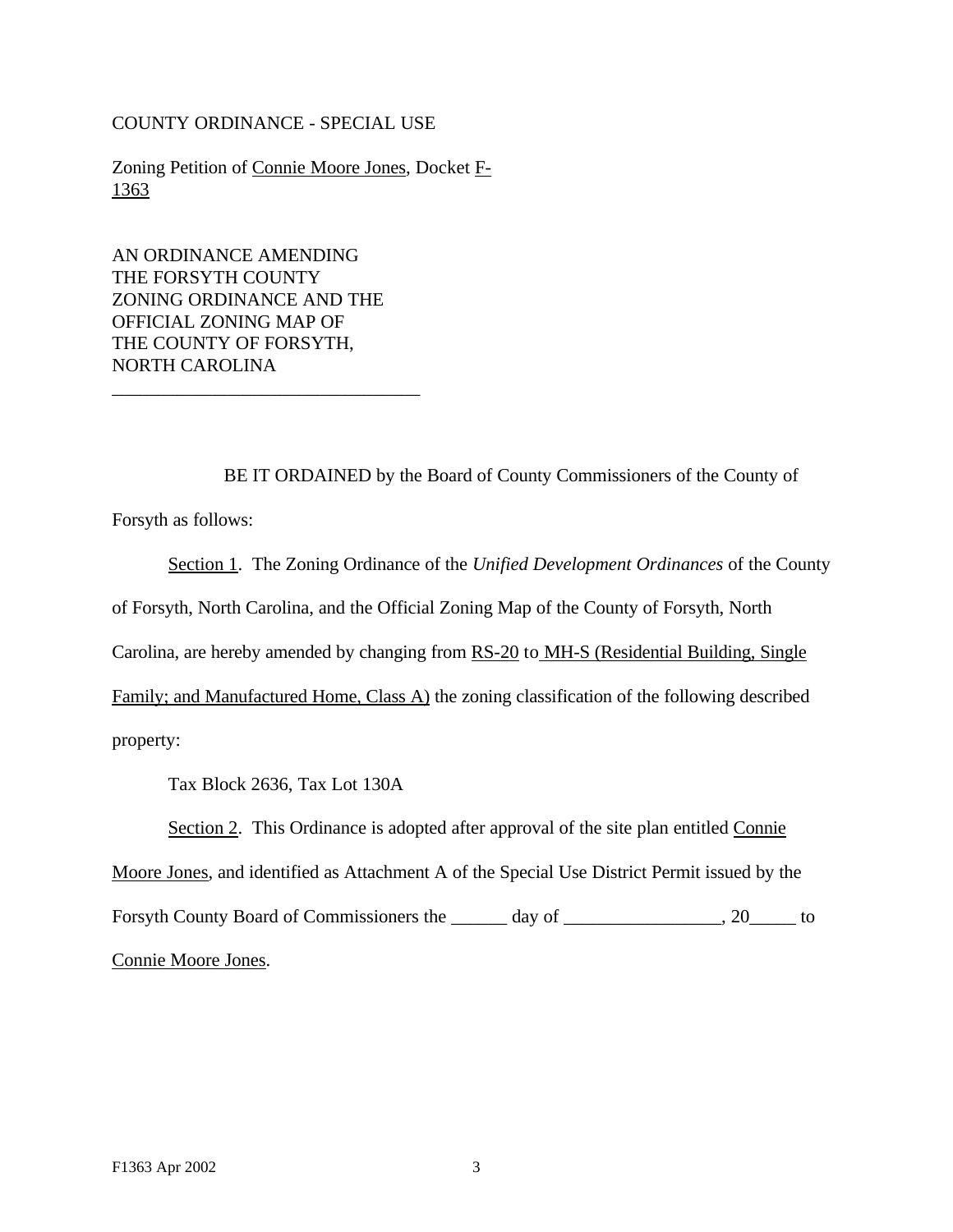Section 3. The Board of Commissioners hereby directs the issuance of a Special Use District Permit pursuant to the Zoning Ordinance of the *Unified Development Ordinances* for a development to be known as Connie Moore Jones. Said Special Use District Permit and site plan with associated documents are attached hereto and incorporated herein.

Section 4. This Ordinance shall be effective from and after its adoption.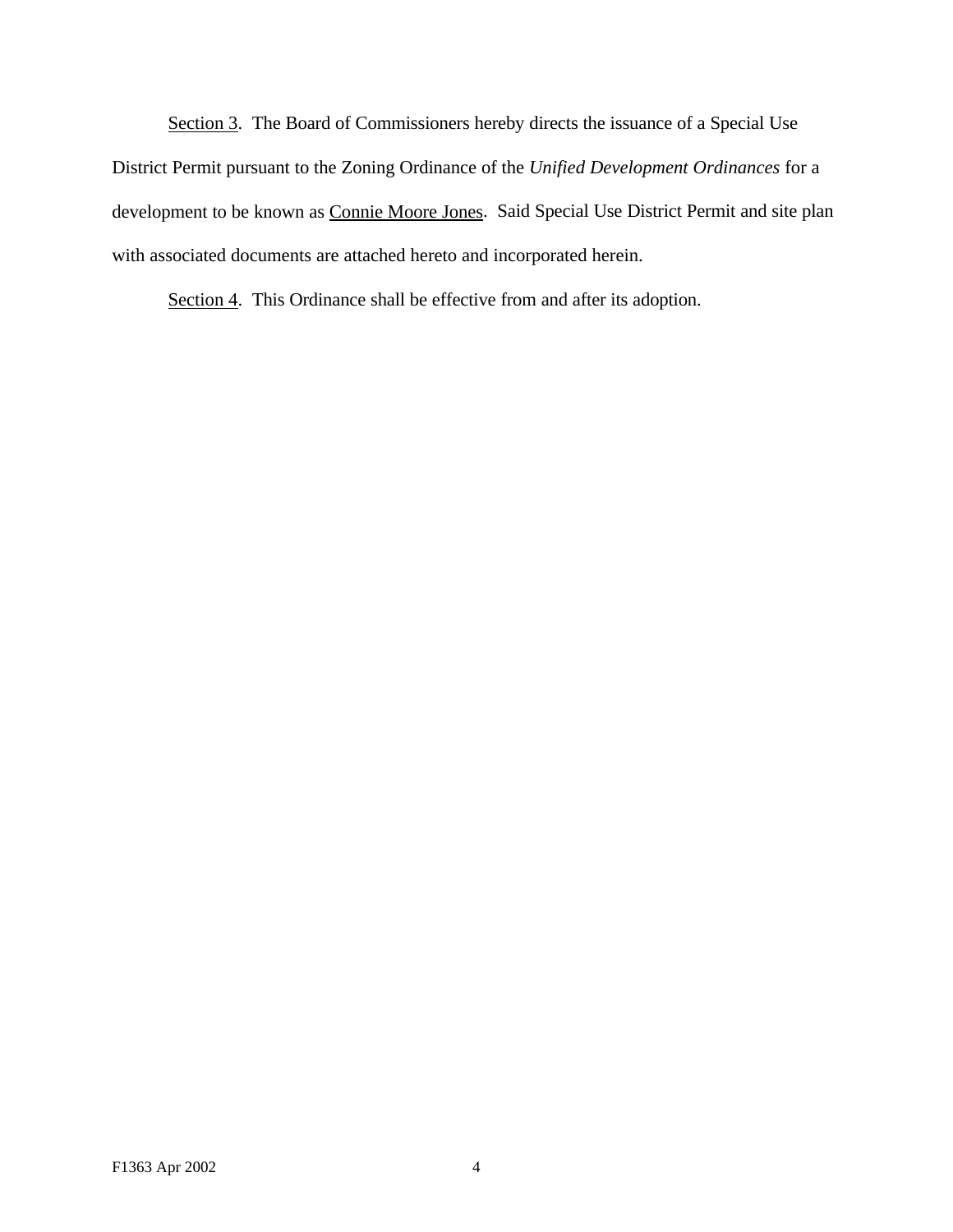#### COUNTY, SPECIAL USE DISTRICT PERMIT

#### SPECIAL USE DISTRICT PERMIT

Issued by the Forsyth County Board of Commissioners

The Forsyth County Board of Commissioners issues a Special Use District Permit for the site shown on the site plan map included in this zoning petition of Connie Moore Jones (Zoning Docket F-1363). The site shall be developed in accordance with the plan approved by the Board and bearing the inscription: "Attachment A, Special Use District Permit for MH-S (Residential Building, Single Family; and Manufactured Home, Class A), approved by the Forsyth County Board of Commissioners the \_\_\_\_\_ day of \_\_\_\_\_\_\_\_\_\_\_\_\_\_, 20 \_\_\_\_" and signed, provided the property is developed in accordance with requirements of the MH-S zoning district of the Zoning Ordinance of the *Unified Development Ordinances* of the County Code, the Erosion Control Ordinance, and other applicable laws, and no additional conditions be required.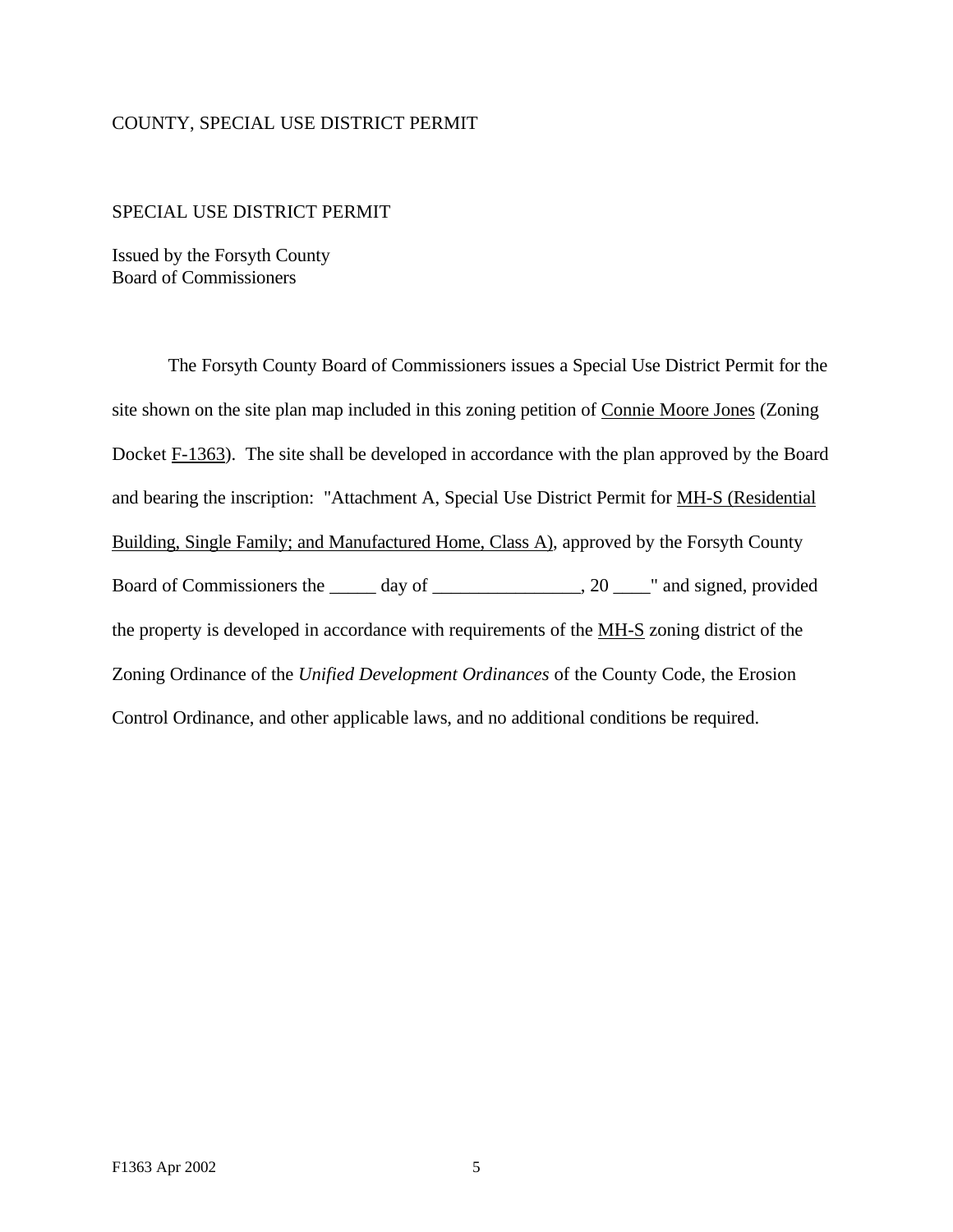# **ZONING STAFF REPORT**

**DOCKET #** F-1363 **STAFF:** Gary Roberts

Petitioner(s): Connie Moore Jones Ownership: Same

## **REQUEST**

From: RS-20 Residential Single Family District; minimum lot size 20,000 sf To: MH-S Manufactured Housing Development District (Residential Building, Single Family; and Manufactured Home, Class A)

Both general and special use district zoning were discussed with the applicant(s) who decided to pursue the zoning as requested.

Acreage: 2.11 acres

# **LOCATION**

Street: Northeast of Thomasville Road, southeast of Southland Avenue. Jurisdiction: Forsyth County.

### **SITE PLAN**

Proposed Use: Manufactured Home, Class A. Square Footage: Approximately 1,700 square feet. Building Height: One story.

### **PROPERTY SITE/IMMEDIATE AREA**

Existing Structures on Site: Class A, Manufactured Home.

Adjacent Uses:

- North Large lot single family residential zoned AG.
- East Large lot single family residential zoned RS-20.
- South Single family residential zoned RS-20.
- West Large lot single family residential zoned RS-20.

### **GENERAL AREA**

Character/Maintenance: Well maintained, large lot, single family residences. Development Pace: Slow.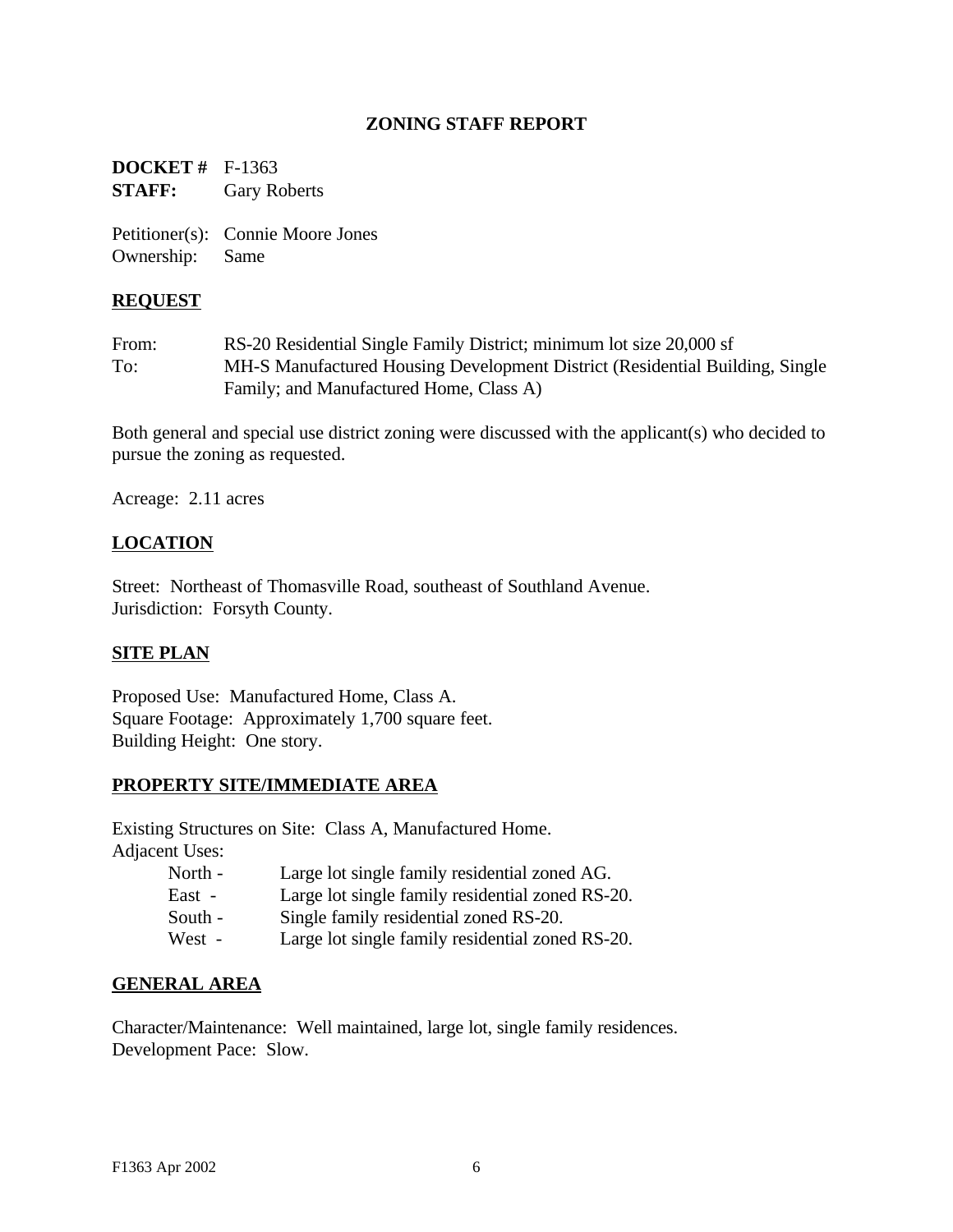# **PHYSICAL FEATURES/ENVIRONMENTAL REVIEW**

Impact on Existing Features: No additional development proposed. Topography: Substantial slope downward from Thomasville Road. Vegetation/habitat: Well maintained residential yard. Water Supply Watershed: The site is not within the boundaries of a water supply watershed.

### **TRANSPORTATION**

Direct Access to Site: Thomasville Road. Street Classification: Major thoroughfare. Average Daily Traffic Count/Estimated Capacity at Level of Service D (Vehicles per Day): Thomasville Road between Willard Road and Davidson County Line = 8,800/16,100 2.11 acres x  $43,560/20,000 = 4$  units x 9.57 (SFR Trip Rate) = 38 trips per day Trip Generation/Proposed Zoning: MH-S 1 unit (proposed) x 4.81 (Mobile Home Trip Rate)  $=$  4 trips per day

# **HISTORY**

Relevant Zoning Cases:

- 1. W-2501; RS-9 to RS-9-S (Residential Building, Single Family; and Manufactured Home, Class A); approved October 1, 2001; northwest side of Teague Road, 700 feet south of Thomasville Road; 1.25 acres; Planning Board and staff recommended approval.
- 2. F-888; B-3-S (Outdoor Display Retail) and R-6 to B-2-S (Stores and shops retail); approved July 11, 1988 however overturned by the North Carolina Supreme Court in 1991; interior intersection of Thomasville Road and Willard Road, 600 feet west of current site; 0.58 acre; Planning Board and staff recommended approval.
- 3. F-184; R-5 to B-3; approved March 1, 1971; southwest side of Thomasville Road, 400 feet southeast of current site; 2 +/- acres; Planning Board and staff recommended denial.

# **CONFORMITY TO PLANS**

GMP Area (*Legacy*): Suburban Neighborhoods (GMA 3).

Relevant Comprehensive Plan Recommendation(s): One of the objectives in the Building Better Neighborhoods chapter of *Legacy* is to provide a variety of quality housing types for all income levels and foster a climate that is hospitable to affordable housing development. Factory-built housing is an important component of affordable housing in our community. Area Plan/Development Guide: The site is not within the boundaries of an area plan or development guide.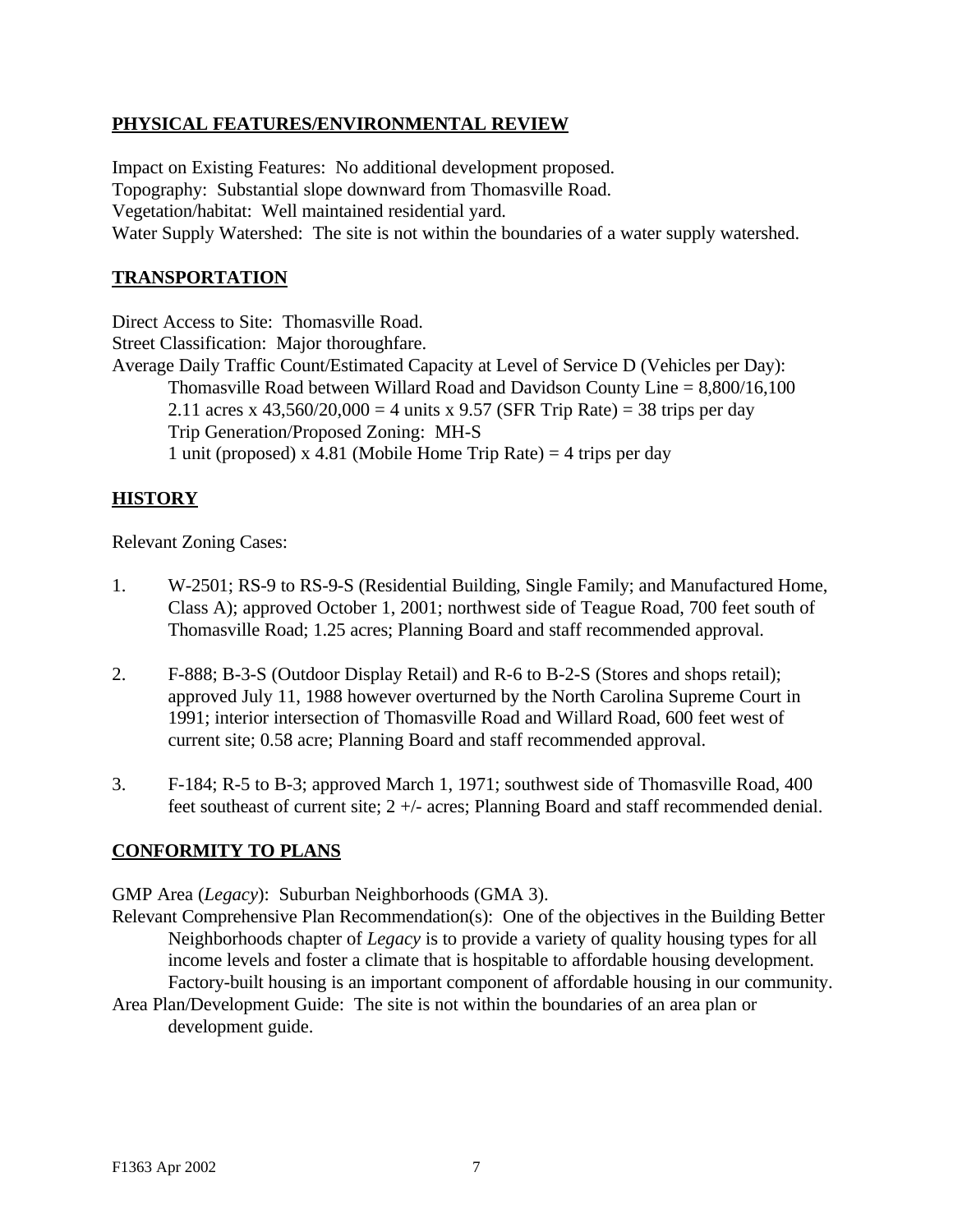# **ANALYSIS**

The current request is to rezone 2.11 acres off Thomasville Road from RS-20 to MH-S. A Class A manufactured home is currently located on the property. This home was placed on the site after the petitioner received a five year renewable Special Use Permit from the Zoning Board of Adjustment for a detached accessory dwelling (for a blood relative) on September 16, 1998. The applicant, in seeking a more permanent approval of said residential structure, is therefore petitioning for rezoning.

The surrounding area is generally characterized by a mixture of undeveloped residential lots along with site built and manufactured single family homes on moderately sized lots. The current petition is consistent with the *Legacy* recommendation to provide a variety of quality housing types for all income levels and foster a climate that is hospitable to affordable housing development. In staff's opinion the proposed MH-S does not appear to be incompatible with the character of the area.

Staff would again like to take this opportunity to call attention to the manner in which manufactured homes are accommodated under the UDO in residential zones other than MH. The current method of individual Zoning Board of Adjustment review for each unit is quite time consuming for the board and staff of the Inspections Division. In addition, limited Planning Board and staff energies frequently become devoted to rezoning requests as the property owners become understandably weary of the recurring and uncertain nature of the current procedure. From January to August of 2001 six rezoning requests and 322 Board of Adjustment special use permit requests were processed for Class A and Class B manufactured homes.

# **FINDINGS**

- 1. *Legacy* recommends providing a variety of quality housing types for all income levels and fostering a climate that is hospitable to affordable housing development.
- 2. This site is not within the boundaries of a development guide or area plan.
- 3. The existing Class A manufactured home is generally compatible with the housing stock on the surrounding properties.

### **STAFF RECOMMENDATION**

### Zoning: **APPROVAL**.

Site Plan: Staff certifies that **the site plan meets all code requirements**, and recommends no additional conditions be required.

Gary Roberts presented the staff report.

### **PUBLIC HEARING**